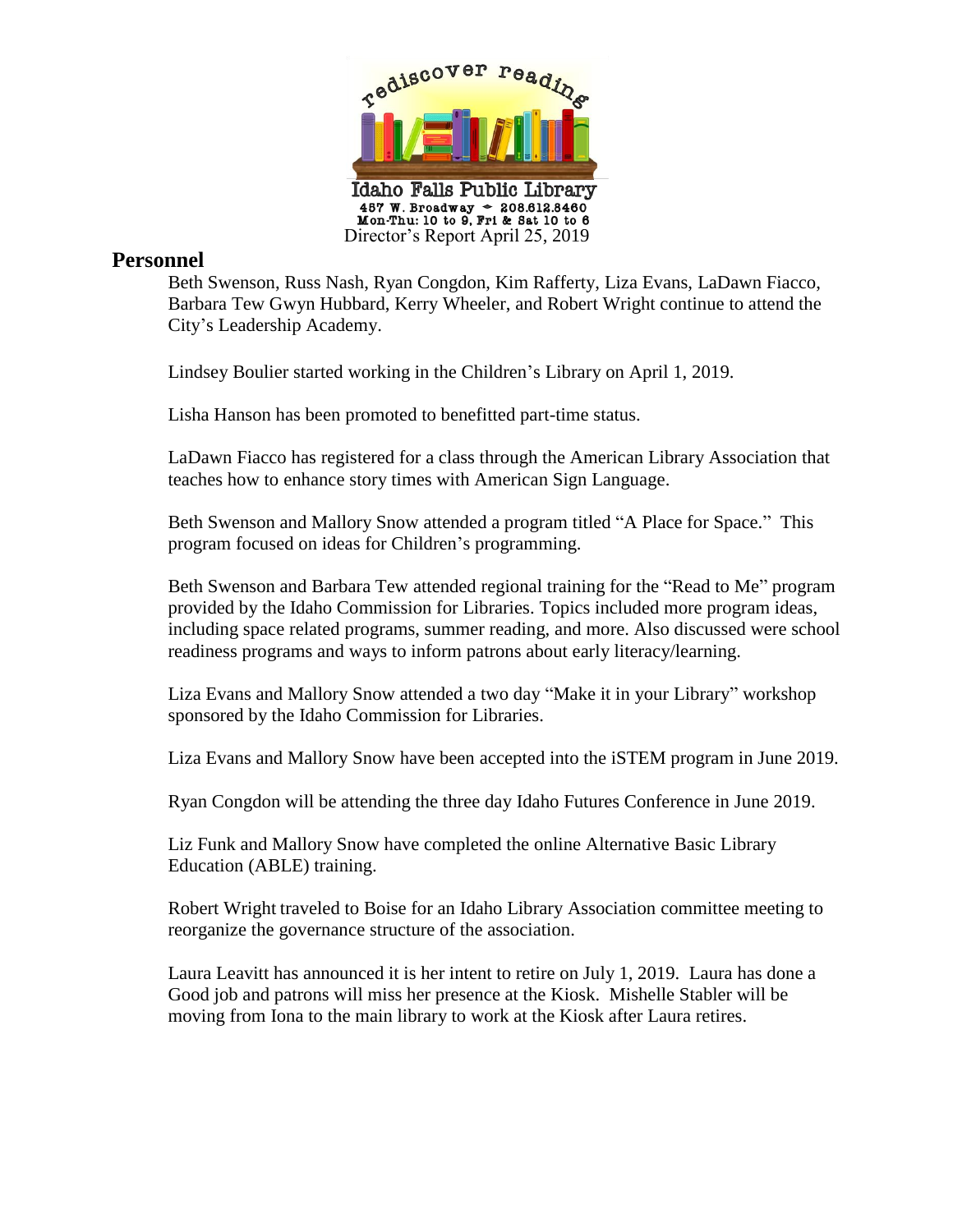## **Programs**

**Children's: 117 programs with 5,664 participants total. Story Time:** 2,210 participants over 57 meetings **Block & toy time:** 276 Participants over 16 meetings **Blockfest:** 450 participants over 1 program **Coloring Sheets**: 1,592 Youth Choir: 180 participants over 9 meetings. **Coding for Kids:** 203 participants over 12 meetings. **Extreme Book Nerd for Kids:** 34 additional signups for 359 total participants. **Meet the Author featuring Obert Skye:** 120 people in attendance. **Science Club:** 46 participants over 2 weeks. **Outreach Programs:** 2 programs with 280 total participants. **Little Makers Story Time:** 145 participants over 5 weeks. **Spring Break:** 894 participants over 5 days of programs. **Spring Break Scavenger Hunt:** 434 participants over 6 days.

Comments from surveys on Blockfest:

- It was fun! Lots of options for kids to learn and explore.
- Kids loved it. Lots of fun.
- My 18 mo-old loves blocks! I should get her more...
- **Lots of fun!**
- Good free fun for kids!
- It's a great opportunity for kids to explore their creativity.
- I learned some vocabulary that I can use to teach my child math  $&$  science when we're playing with blocks.
- $\blacksquare$  It [sic] fun and educational!
- Great learning experience for parents  $&$  kids

**Adults and Teens: 46 programs with 2,044 participants total.**

**Extreme Book Nerd:** 48 additional signups for 1,184 total participants. **Puzzle Night:** 28 participants over 4 weeks. **Puzzle Table Passive use:** 391 participants over 4 weeks. March Madness: 209 participants in the 2<sup>nd</sup> two weeks. Let's Talk About It: 39 Participants over 3 meetings. **Snake River Audubon:** 34 attendees in March **Crazy Crafty Chicks:** 53 participants over 4 weeks. **Chess Club:** 56 participants over 4 weeks. **Knit Together:** 43 participants over 4 weeks. **Tween Tuesdays:** 46 participants over 4 weeks. **Great Book Giveaway:** 166 total entries between two book sets. **Dungeons and Dragons Days:** 44 participants over 4 weeks. **Adult Maker Spaces:** 20 participants at the first meeting.

We received a \$5,000 grant from INL for STEM programs and resources.